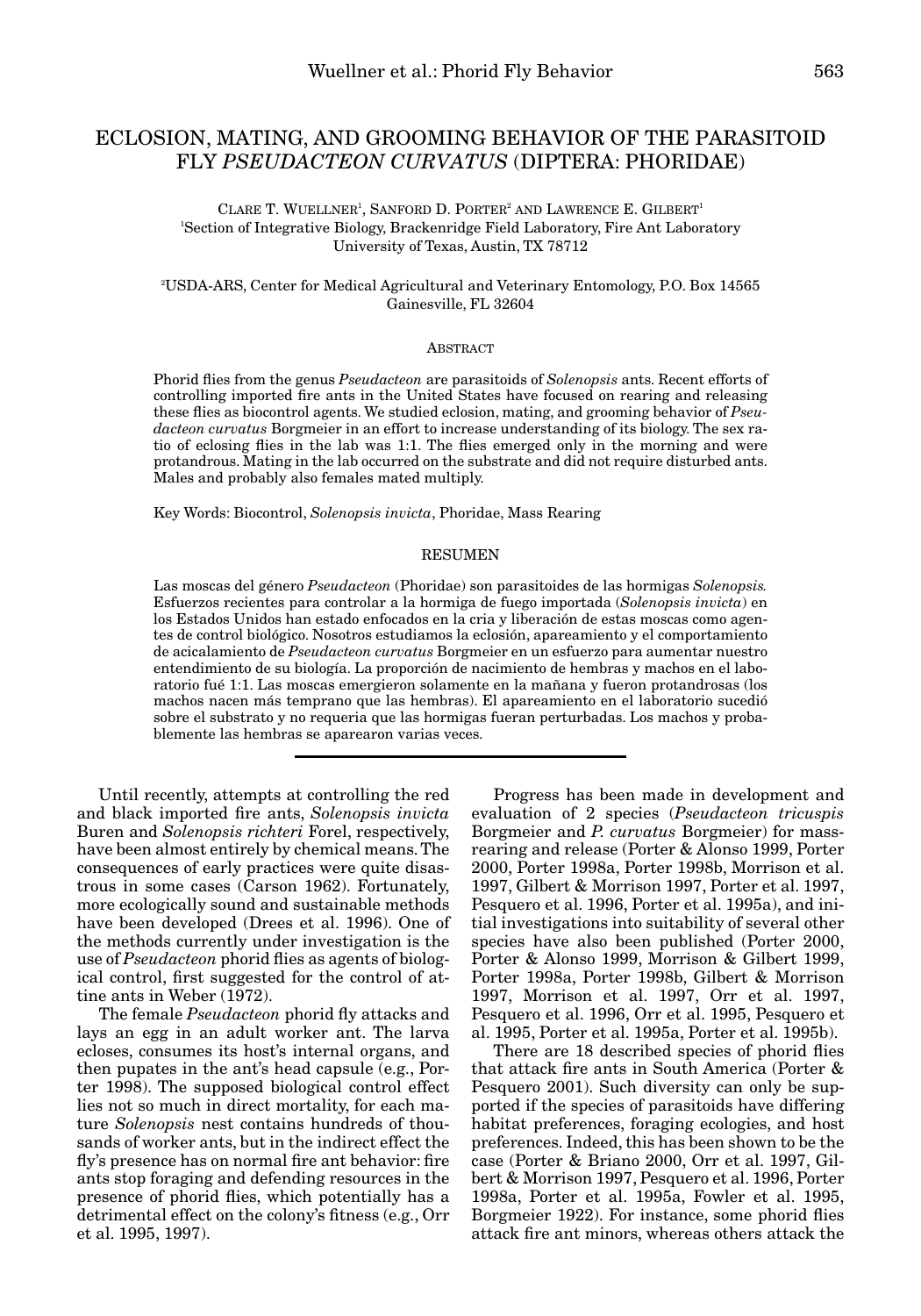majors; some attack during the heat of the day, and others attack during the cooler parts of the day; and some attack at fire ant foraging trails, whereas others attack at disturbed mounds.

Because the ecology of the various species of parasitoids differ, the introduction of more than one species is likely to have a greater effect than if a single species is introduced. Further, to have the greatest effect, the suite of species released should have complementary biologies. This paper adds to what is known about the basic biology of *P. curvatus*. Much of this information will assist mass rearing and release efforts.

#### MATERIALS AND METHODS

A general description of eclosion behavior was obtained by observing five newly-eclosed flies from the time that the pupal cap opened until the fly was able to fly. For these observations, flies were kept in individual containers (capped  $1.2 \times$ 7.5 cm test tubes) and observed through a dissecting microscope.

A general description of mating was generated from observations of >20 matings. The mean duration of mating was timed from mounting until dismounting. Actual duration of copulation was probably less than "mating duration," but we were not able to discern when actual intromission occurred.

To determine if multiple mating occurred, five virgin females and one virgin male were put into a container and left together for 30 h (n = 3). At the end of the 30 hours, all living flies were squashed and a phase contrast microscope was used to look for sperm.

The description of grooming was generated from observations of flies as they groomed while in the mating observation arena or during eclosion. We observed >20 grooming bouts.

#### **RESULTS**

In the lab, *P. curvatus* flies have been observed to emerge between 0300 and 1000 h. Emergence in the late morning was probably due to exposure to artificial light the evening before they emerged. In the field, emergence probably occurs within a few hours of dawn depending on the temperature and light cycle. In the lab, flies emerged over a period of about 2 h with males emerging about  $30 \pm$ 5 (SE) min earlier on average than females  $(ANOVA, F_{12} = 35.3, p < 0.0001, n = 45 \text{ and } 59, r = 10^{-4} \text{ m}$ spectively). Emerging flies required about 10 min to expand their wings. When temperatures were warm (26°C) flight can occur within an hour of emergence and mating about an hour later. However, cool temperatures (<22°C) can delay flight and mating until late morning or even into the afternoon. The sex ratio of males to females did not differ significantly from 1:1 (Porter 2000).

Average duration of mating was  $22.3s \pm 8.6$  $(\text{mean} \pm \text{SD}, \text{n} = 10)$ . There was considerable variation in mating time, ranging from 12 to 39 s. Because mating was terminated by the female kicking the male off of her back, the variation was probably not due to actual time required for mating, but to changes in female motivation during mating.

The following is a detailed description of eclosion and post-eclosion behavior of one female fly. The emerging fly popped open the pupal cap and climbed out of the ant head capsule onto the substrate, a process that usually only requires a few seconds. On first emerging, the fly's abdomen was distended and elongated, and the ovipositor was extended. The cuticle of the legs, head and thorax was a dusty tan, the abdomen was a pale whitish color, and the wings were white and dull. The eyes and ovipositor appeared to be sclerotized. Almost immediately, the fly started pumping her abdomen to fill and expand her wings. After about 10 min, the wings appeared to be fully expanded and the abdomen had reduced considerably in size but was still elongated. About this time, the abdominal pumping stopped. Over the next several minutes, fluid returned to her abdomen, which became distended again, and she began pumping her abdomen again. About 15 min after eclosion, the costal margins of her wings began to sclerotize and her entire body began darkening about 10 min later. She continued to pump her abdomen from time to time and her cuticle became darker and darker until about 75 min after eclosion, when she finally retracted her ovipositor. Although her body seemed sclerotized and she began walking about 10 min later, her wings were still somewhat opaque, and she did not fly until almost 2h 15 min after eclosion.

Before mating, the females remained stationary for the most part, usually moving only if disturbed by another fly. Females groomed themselves while sitting. Males were also stationary and groomed some of the time, but were much more mobile than females; often walking about on the substrate and flying around the arena. While males were in flight, they sometimes tussled briefly with one another, but there were no discernible territories, nor were males particularly aggressive.

Visual cues and probably chemical cues were important to males for locating a mate. Males investigated small bumps in the substrate and were attracted to empty head capsules. One male vigorously attempted to copulate with an empty ant head capsule.

Females that had sat unnoticed for some time suddenly became attractive to males. We could not discern any difference in behavior of females that were attractive versus those that were not, so presumably they emitted some mate attraction chemical. There did not seem to be any mate choice by females. Mating was determined by scramble com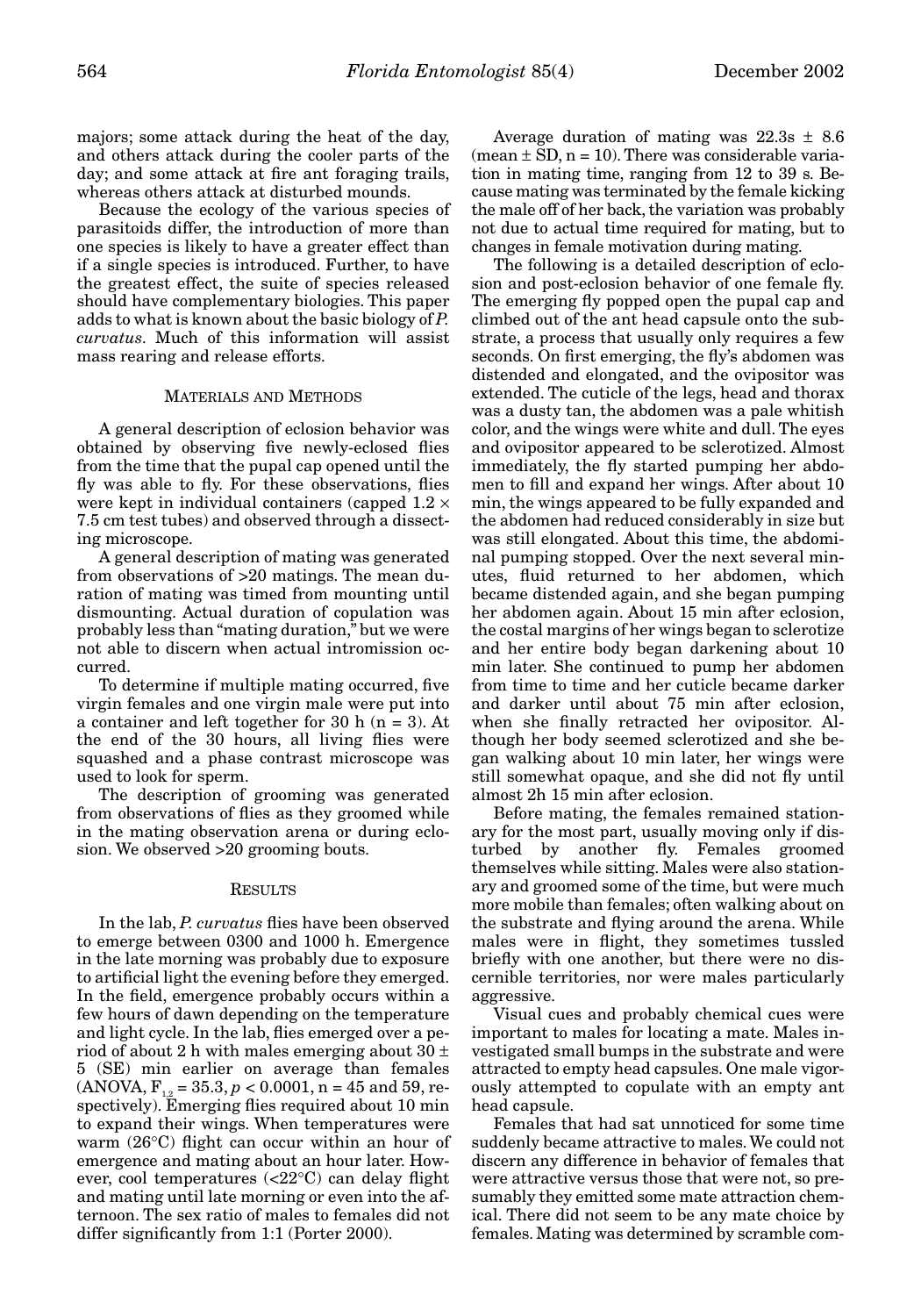petition. Often, 2 or 3 males simultaneously attempted to copulate with the same female.

The male flew toward the female, approaching her posteriorly. The male sat on top of the female and struggled to hold onto the back of the female's abdomen with his hind legs. Once the male had a hold on the female's abdomen, the adeagus was extended and curved around the back of the female's abdomen to one side of the ovipositor. The female's cloaca was just in front of the ovipositor. Toward the end of the mating, the female began to walk around on the substrate and sometimes pushed off the male with her hind legs.

Following mating, the male and female sat within a few cm of each other and groomed, first the abdomen, then the hind legs, thorax, head, and legs. They did not groom their wings. After grooming, the female became more active and flew about the arena. The male also sometimes flew about, but tended to become less active.

Squashes of single virgin males kept with five virgin females clearly showed multiple mating by males. Of the female flies recovered alive after 30 h, 5/5, 3/3 and 2/4 were mated. All 3 males were still positive for sperm at the end of the test.

While making observations for mating duration, it was common to see more than one male attempting to mount a female both simultaneously and sequentially. However, whether females functionally mate more than once is not clear.

The abdomen, ovipositor, and wings are all groomed with the third pair of legs. To groom the abdomen, the inside surfaces of the hind tibiae and fibiae are drawn over the ventral and lateral surfaces of the abdomen. The wings are drawn to the side of the abdomen with the hind legs and the ventral surface of the hind leg is rubbed over the dorsal surface of the wing. The underside of the wing is groomed by rubbing the dorsal surface of the third leg along the ventral surface of the wing.

The posterior portion of the thorax is groomed using the femur of the third leg, whereas the forelegs are used to groom the posterior portion of the thorax and the head. The head is turned to each side and ventrally in order for each of the surfaces to be rubbed. Much more care is given to grooming the aristae than to any other part of the body. The fly often goes over each one with its forelegs several times.

The legs are groomed by rubbing against other legs. The forelegs are rubbed together, starting at the base, and moving toward the tarsi. The hind legs are rubbed together in similar fashion. To groom the middle legs, the forelegs are drawn back to the side to be groomed and rubbed over the middle leg. The hind legs are also used to groom the middle legs in similar fashion. It is possible that these grooming movements also groom the fore and hind legs respectively. Similar legcleaning movements are described and illustrated for *D. melanogaster* in Szebenyi (1969).

## **DISCUSSION**

Our observations revealed that *P. curvatus* flies mate on the ground in the morning several hours after eclosion from the puparium. This information will be useful to researchers interested in releasing *P. curvatus* flies for biocontrol of imported fire ants because field releases of this fly should be timed for late morning or afternoon, as mating does not occur in the air while females are trying to oviposit.

Males readily and successfully mated multiple times in our tests, indicating that lab-reared females will rarely lack sufficient mates for mating.

Very little is known about mating behavior of other *Pseudacteon* flies. Published reports of mating behavior for this genus are primarily field studies reporting male *Pseudacteon* presence at aggregations or trails of *Solenopsis* ants (Williams 1980, Feener 1987, Feener & Brown 1992, Porter et al. 1995a). The most detailed account is for *P. tricuspis* (Porter et al. 1997). From this, we know that mating behavior differs considerably between *P. tricuspis* and *P. curvatus*. Although males of *P. tricuspis* are attracted to disturbed fire ants, males of *P. curvatus* are not. Mating for *P. curvatus* takes place on the ground and takes more than 20 seconds on average; whereas for *P. tricuspis*, mating is initiated on the wing and is extremely brief (<1s, Porter et al. 1997).

Mating in other kinds of phorids often occurs in mating swarms (reviewed in Disney 1994). Not surprisingly, the most common type of mating swarm was composed of lekking males. However, there are species in which there are both sexes in one swarm, another with both sexes forming separate swarms, and one species with female mating swarms to which males were attracted (reviewed in Disney 1994). The preponderance of species using swarms for mating probably only indicates the ease with which swarms can be observed versus other mating strategies that are less likely to be stumbled upon.

The duration of mating among phorids ranges from <1s (*P. tricuspis*, Porter et al. 1997) to 8 minutes (*Dohrniphora cornuta*, Barnes 1990). How this interspecific variation relates to sperm competition and/or mate selection by females would be an interesting research direction.

#### ACKNOWLEDGMENTS

We thank D. Kelly, B. Mayfield, C. Vann**,** and J. Saunders for help in completing this project. The State of Texas Fire Ant Research and Management Committee (FAR-MAAC) provided partial funding for this research.

#### REFERENCES CITED

BARNES, J. K. 1990. Life history of *Dohrniphora cornuta* (Bigot) (Diptera: Phoridae), a filth-inhabiting humpacked fly. J. New York Ent. Soc. 98: 474-483.